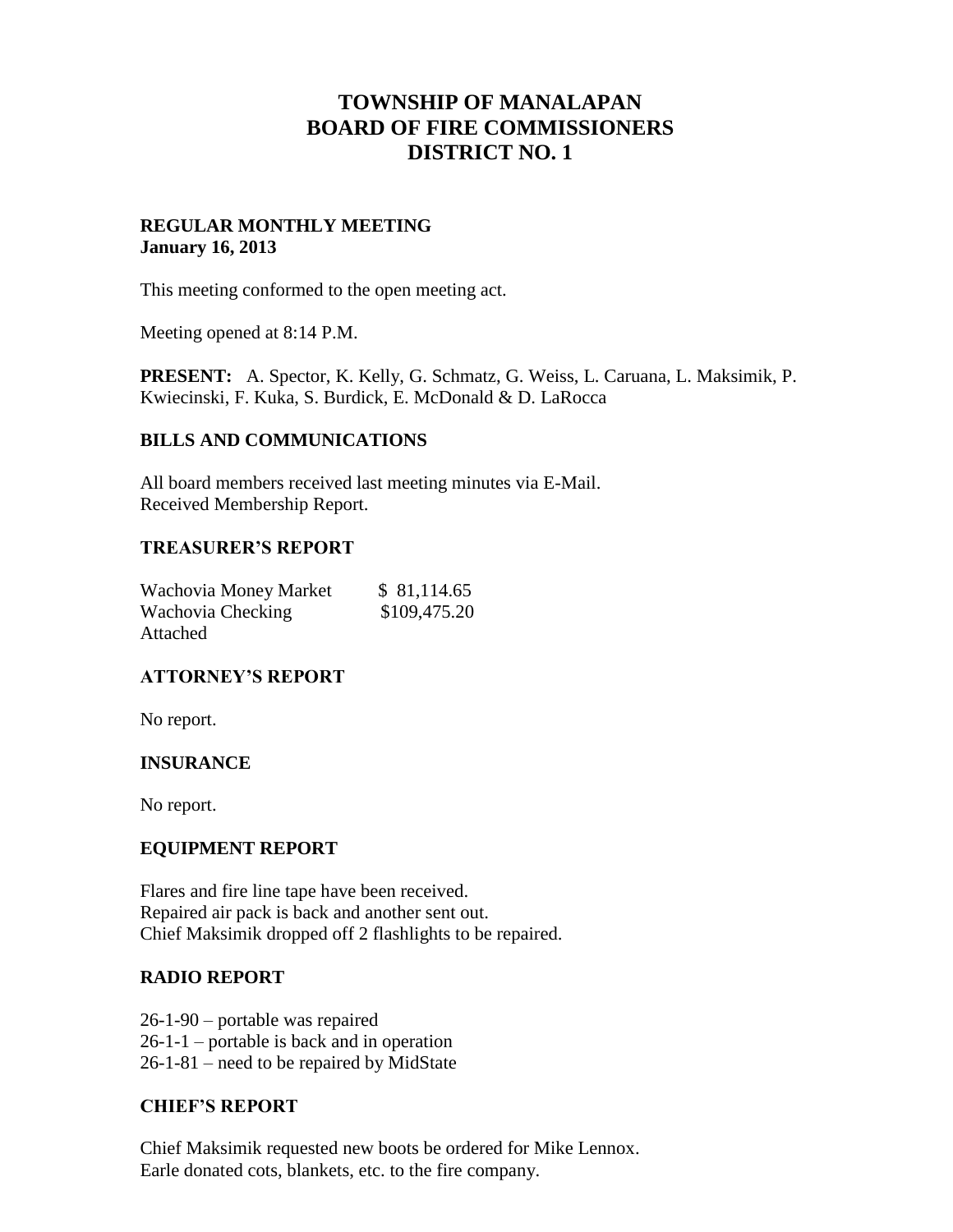#### **TRUCK REPORT**

26-1-77 – all repairs have been completed. 26-1-90 – coming Tuesday to repair leaks, window and door open sensors. Compressor was out of service, but is back in operation.

#### **ASSOCIATION REPORT**

Steve Burdick is received quotes from Stockel for cleanup on the outside the building.

#### **TRUSTEES' REPORT**

No report.

#### **OLD BUSINESS**

See attached.

#### **NEW BUSINESS**

Commissioner Kelly made a motion to pay all vouchers; this was seconded by Commissioner Schmatz. All voted aye.

Commissioner Schmatz made a motion for \$325 to purchase new boots for Mike Lennox; this was seconded by Commissioner Spector. All voted aye.

Commissioner Schmatz made a motion to replace 2 chargers and 3 batteries for the Bullard cameras; this was seconded by Commissioner Kelly. All voted aye.

Commissioner Schmatz made a motion for \$325 to purchase new boots for Mike Lennox; this was seconded by Commissioner Spector. All voted aye.

Steve Burdick had a discussion with Chief Marsala regarding drug testing. Police will take member to the hospital for testing if there is an MVA with substantial property damage.

Commissioner Schmatz made a motion for \$370 to send Larry Kole & Matt Kole for an EMT refresher course; this was seconded by Commissioner Kelly. All voted aye.

Commissioner Schmatz made a motion not to exceed \$500 to purchase 2 Gemtor belts; this was seconded by Commissioner Kelly. All voted aye.

Commissioner Schmatz made a motion not to exceed \$900 to purchase 12 sets of extrication gloves; this was seconded by Commissioner Kelly. All voted aye.

Commissioner Spector and Danny LaRocca handed in their Election Petitions.

Meeting opened to the public at 9:12 p.m.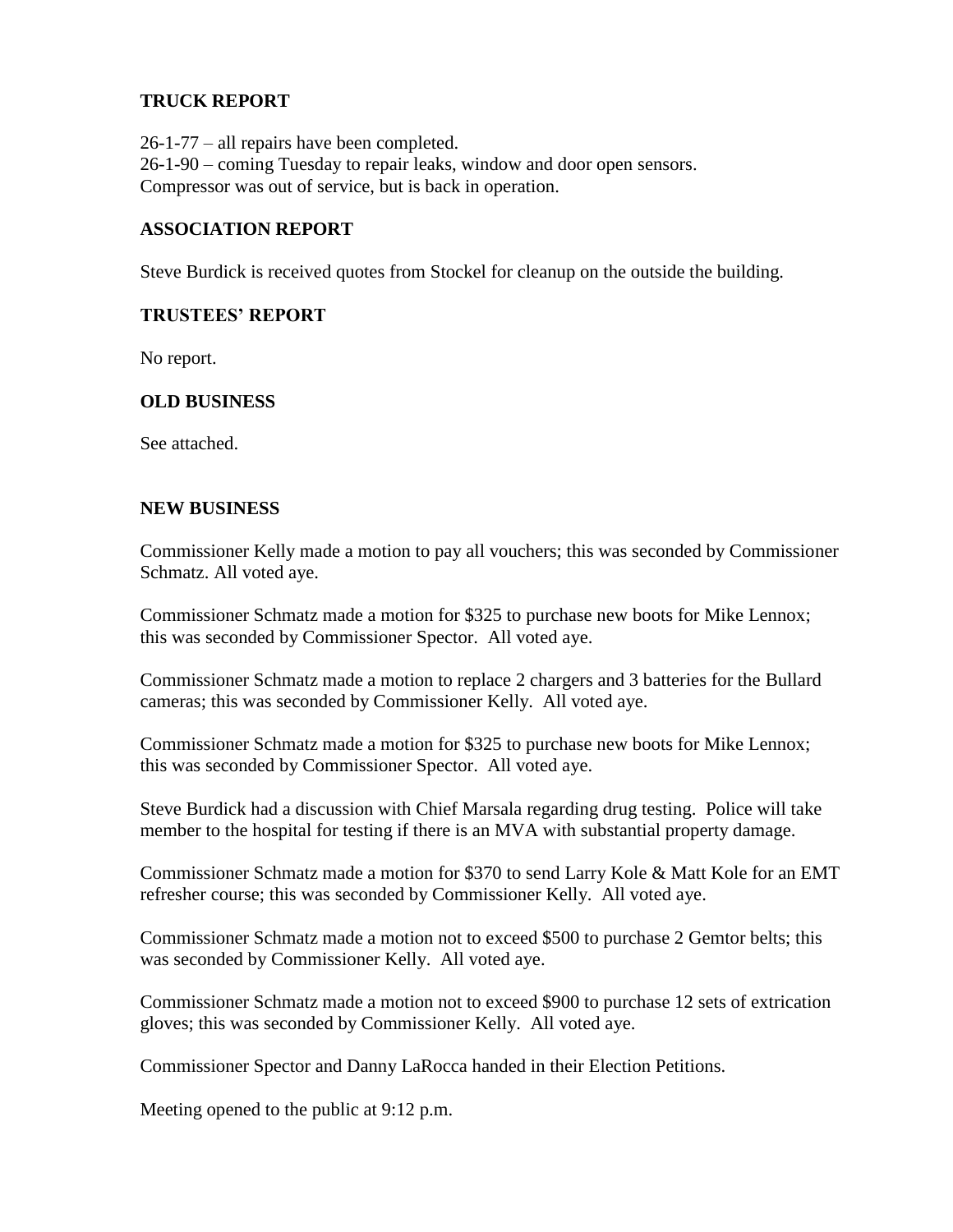A motion was made by Commissioner Spector to adjourn; it was second by Commissioner Kelly and all voted aye.

Meeting adjourned at 9:14 p.m.

 Respectfully submitted, Kenneth Kelly, Clerk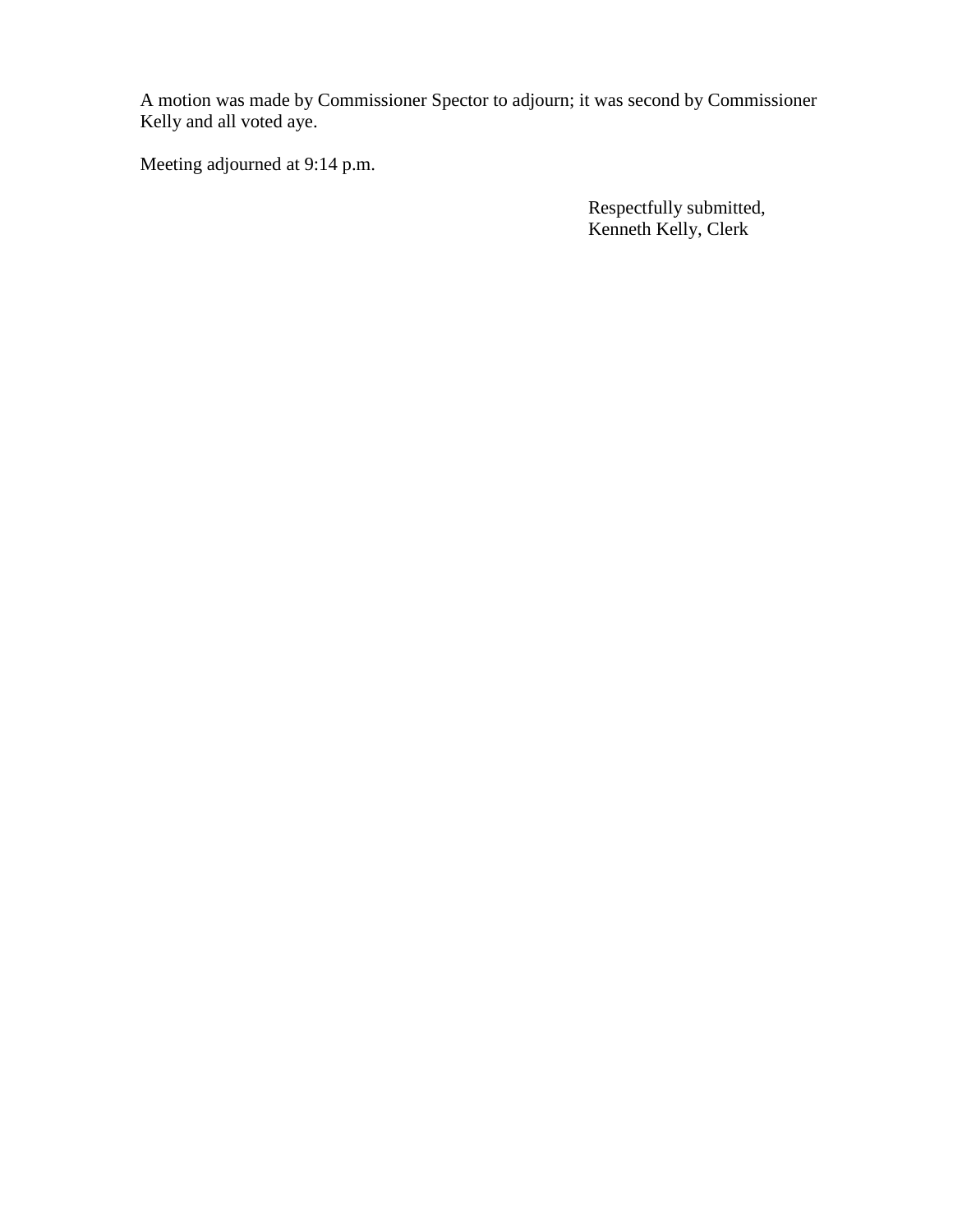# **TOWNSHIP OF MANALAPAN BOARD OF FIRE COMMISSIONERS DISTRICT NO. 1**

# **UNFINISHED BUSINESS – 1/16/13**

## **New Building:**

4/15/09 There was a meeting with the architect last week and things have been changed around slightly. This will now be a 4 bay building with 3 doors. Had to go a little deeper. Estimated cost is now \$450,000, which is about \$325,000 less than the other building. There will be no restrooms or drainage – only water bids. Needs to go back out to bid.

5/6/09 Eric Nelson will call Ron Schneider tomorrow. Needs to back before the Planning Board. Will add the additional parking lot into the plans.

5/20/09 Reported in regular minutes.

6/3/09 Contract was sent by the architect and Mike Lennox has them. 6/17/09 No report.

7/1/09 There will be a meeting on Monday with Ron Schneider.

7/15/09 Discussed in meeting notes.

7/29/09 No report.

8/19/09 No report.

9/2/09 The architect said the plans are redone is waiting for a new date from the Planning Board.

9/18/09 See minutes.

10/7/09 Waiting on meeting with Planning Board.

10/21/09 Waiting to hear from attorney,

11/4/09 No report.

11/18/09 No report.

12/2/09 Waiting on attorney.

12/16/09 The plans were approved and are looking to go out to bid with a date of February  $1<sup>st</sup>$ .

 $1/6/10$  Bid opening is scheduled for February  $1<sup>st</sup>$ .

1/20/10 No report.

2/3/10 Spoke with the attorney who claims the Asbury Park Press dropped the ball regarding the bid opening publication. Publication date is now February  $15<sup>th</sup>$ . Have had 28 inquiries. Removing the barbeque part out of the contract and do on our own.

2/17/10 No report.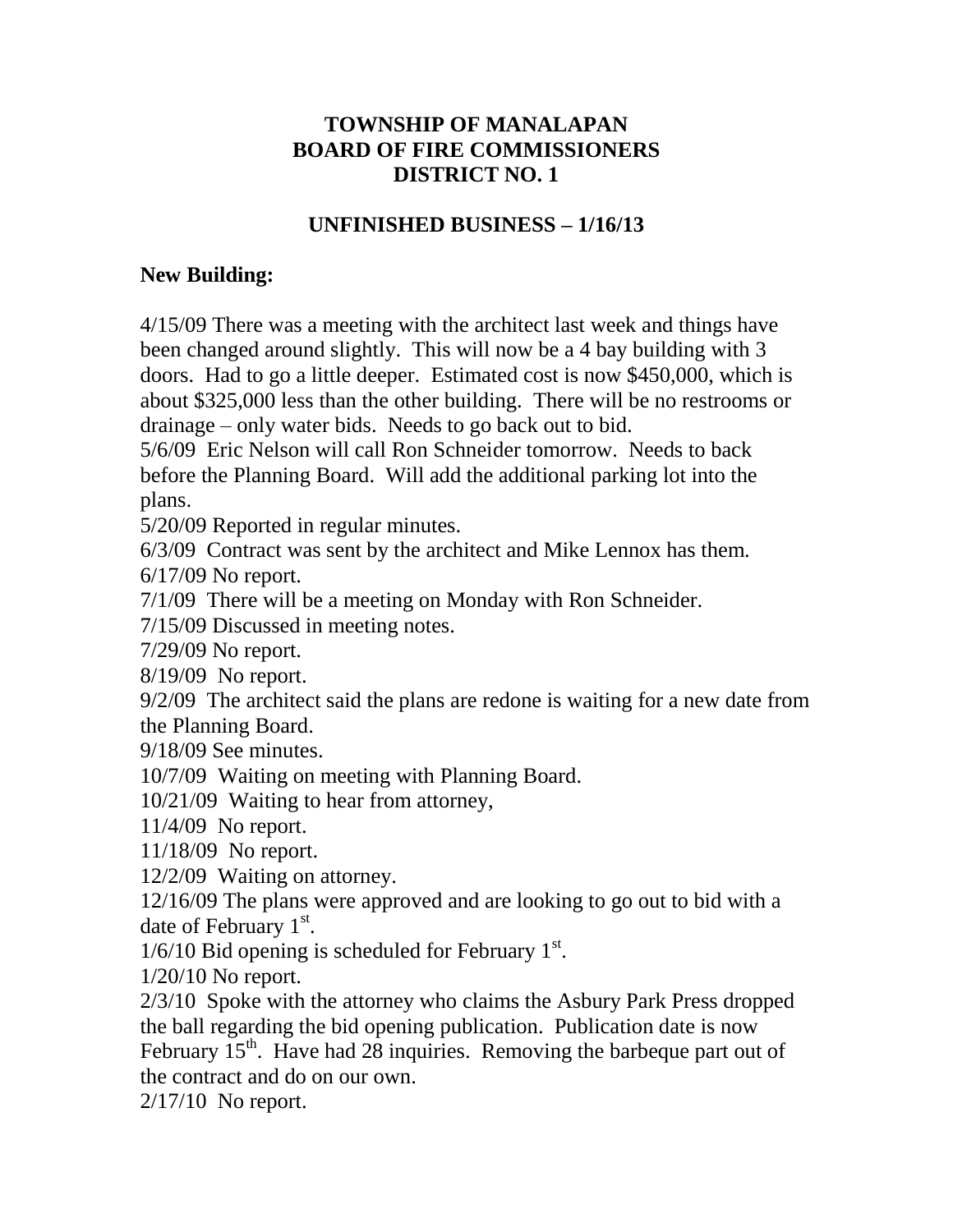3/3/10 Mike Lennox reported that they are still waiting to hear back from the attorney. Mr. Parker was asked if he could take over as attorney on this project and he said he could.

3/17/10 No report.

4/7/10 No report.

4/21/10 No report.

5/5/10 Mr. Parker has received copies of the plans and bids from the architect. Should have something in a few days.

5/19/10 Mr. Parker is working on this. Received confirmation for Brunswick Bank.

6/2/10 Commitment has been received and bid has been awarded; waiting for signed contract.

6/16/10 No report.

7/14/10 Buckler Associates should have the contracts for the building. Once the shop prints are delivered, they have six months to complete. Loan is read to go, just need to sign.

7/28/10 No report.

8/11/10 No report.

9/1/10 Bank loan closed. There is a preconstruction meeting on Wednesday at 10:30 at the firehouse.

 $9/15/10$  Construction has begun. They are starting on Sept.  $20<sup>th</sup>$ . Jeff Buckler is running the job for the contractor. The contractor is going to rough plumb the building at no charge for a future bathroom.

10/6/10 Had preconstruction meeting with Buckley Associates. Price of steel has increased \$20,000. Quote is only good for 6-8 weeks. Agreed to split the increase evenly. This will be amended in the contract. They will be starting next week. Still will be 6-8 weeks lead time after job drawings are done. Discussed what the Commissioners wanted to be done with the building – moving the compressor into the new building, laying an extra pipe in the ditch, 50 amp service needed for the trailer, add a few outlets on the far side of the gazebo area, the contractor is going to rough into the slab the ability to put a bathroom and water lines, the Board agreed to move the shed.

10/20/10 No report.

11/3/10 Waiting on signed plans and steel.

11/17/10 Mike Lennox met with architect. Meeting was held without a Commissioner or Chief present.

12/1/10 Construction to start tomorrow.

12/15/10 Construction has begun. Footings have to be redone.

1/12/11 Waiting for revised shop drawings. Price of steel is going up.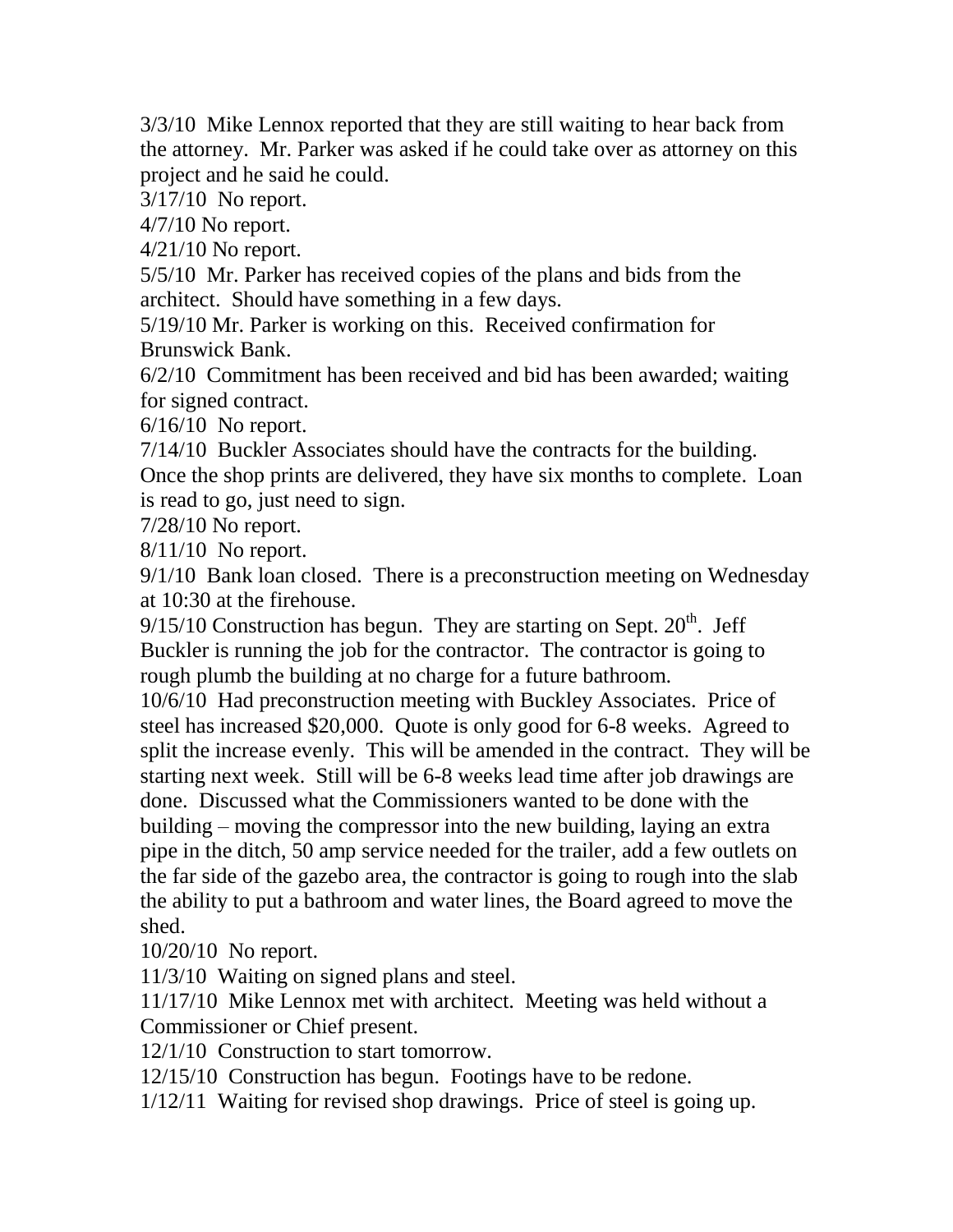1/26/11 No report.

2/2/11 Mike Lennox reported that all parties have met and we are just waiting for the weather to clear.

2/16/11 No report.

3/2/11 See minutes.

3/16/11 Discussed new building and how we will heat it when completed.

4/6/11 Discussed what type of ice machine to purchase. Need to change the fire alarm panel – Mike Lennox to get pricing.

4/20/11 Stop work order has been lifted and building is moving right along. 5/18/11 Work as halted again. There was a meeting today. There are issues with the foundation and slab. Contractor is looking for another \$10,000 – will not pay this.

 $6/1/11$  No report.

6/15/11 No report.

7/6/11 Progress is being made.

8/3/11 Structure has been started.

8/17/11 After all the rain, the concrete is not draining and has low spots. Architect sent a letter saying it is completely unacceptable and needs to be fixed.

9/7/11 Ron Schneider attended the meeting to discuss the options going forward with the construction of the building.

 $10/5/11$  – See meeting notes.

 $10/19/11$  – See meeting notes.

 $11/2/11$  – See meeting notes.

 $12/7/11$  – See meeting notes.

 $12/21/11 -$ No report.

 $1/4/12$  – See meeting notes.

 $1/18/12$  – See meeting notes.

 $2/1/12$  – See meeting notes.

 $3/7/12$  – See meeting notes.

 $3/21/12$  – No report.

 $4/4/12$  – See meeting notes.

 $4/18/12$  – No report.

 $5/2/12$  – See meeting notes.

 $5/16/12 -$ No report.

 $6/6/12$  – See meeting notes.

6/20/12 – Making progress with DEP on site conditions and discharging of all liens.

 $7/11/12 -$ No report.

 $8/1/12$  – No report.